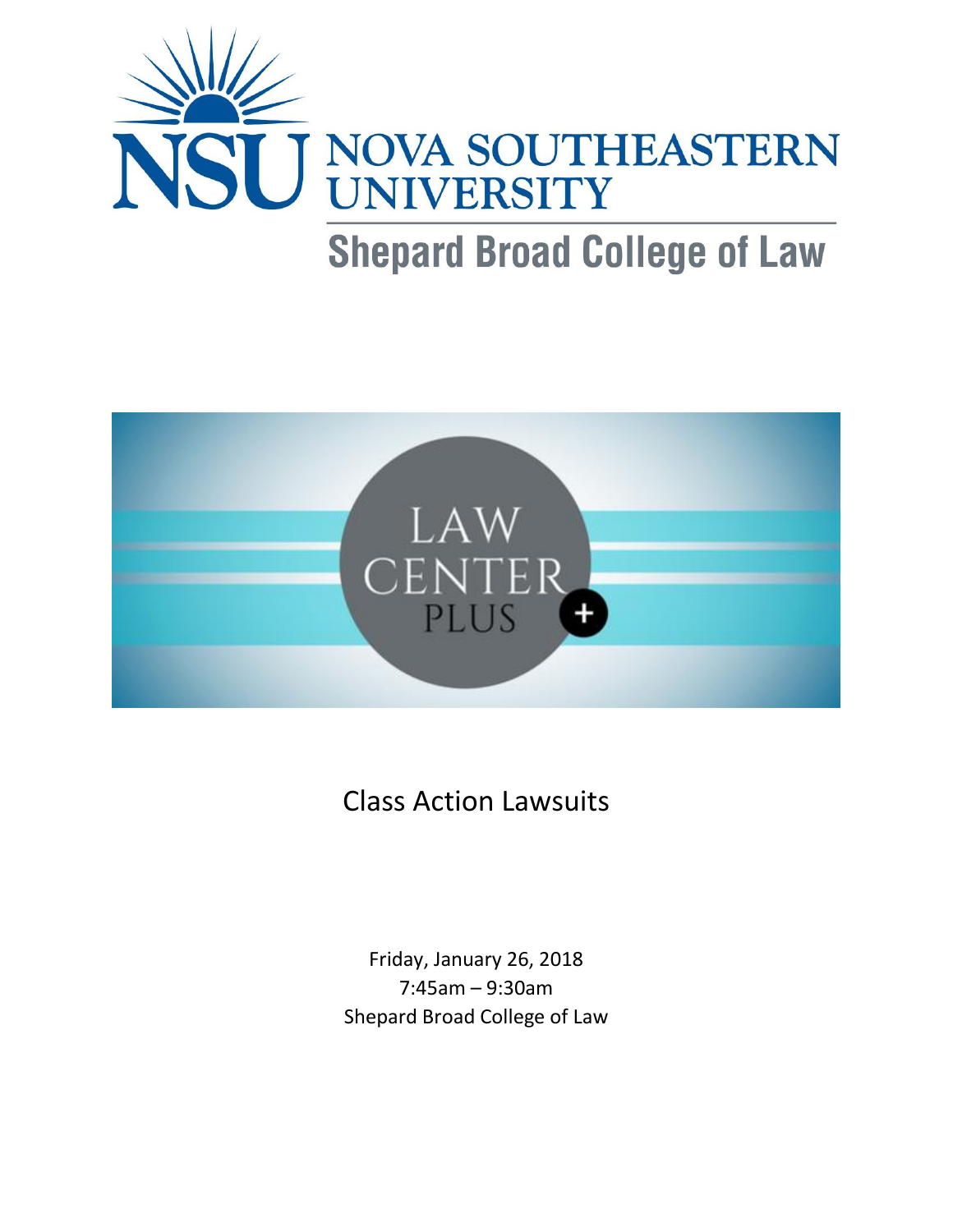## Course Description

Presentation by: Nova Southeastern University Shepard Broad College of Law

Law Center Plus Program

## **Title: Incorporating Class Actions into your Practice**

#### Course Summary:

This particular seminar is designed to educate attorneys about how to incorporate Class Actions into their practice with a general overview of Class Action procedure, a general overview of pleading and Class Action certification requirements, and a discussion about the types of cases and issues that might make viable Class Actions.

The format calls for a presentation by 2 experienced Class Action attorneys and question and answer session. The presenters are Michael J. Pascucci, Esquire and Joshua H. Eggnatz, Esquire of Eggnatz | Pascucci.

The seminar will be presented live, video recorded, and simulcast.



**Michael J. Pascucci,** obtained his juris doctorate from Nova Southeastern University in 2008. Mike's Class Action practice focuses on obtaining justice for consumers who have suffered financial harm as a result of deceptive or unfair corporate behavior. He represents consumers in a variety of matters including false advertisement, improper product labeling, employment matters, violations of the Fair Credit Reporting Act (FCRA), violations of the Telephone Consumer Protection Act (FTCPA), violations of the Fair and Accurate Credit Transactions Act (FACTA), violations of the

Florida Deceptive and Unfair Trade Practices Act (FDUTPA), data breaches, and other consumer protection related matters. Mike has been appointed as Class Counsel by several Courts throughout the country in a number of high profile, nationwide Class Actions and has helped consumers recover millions of dollars.